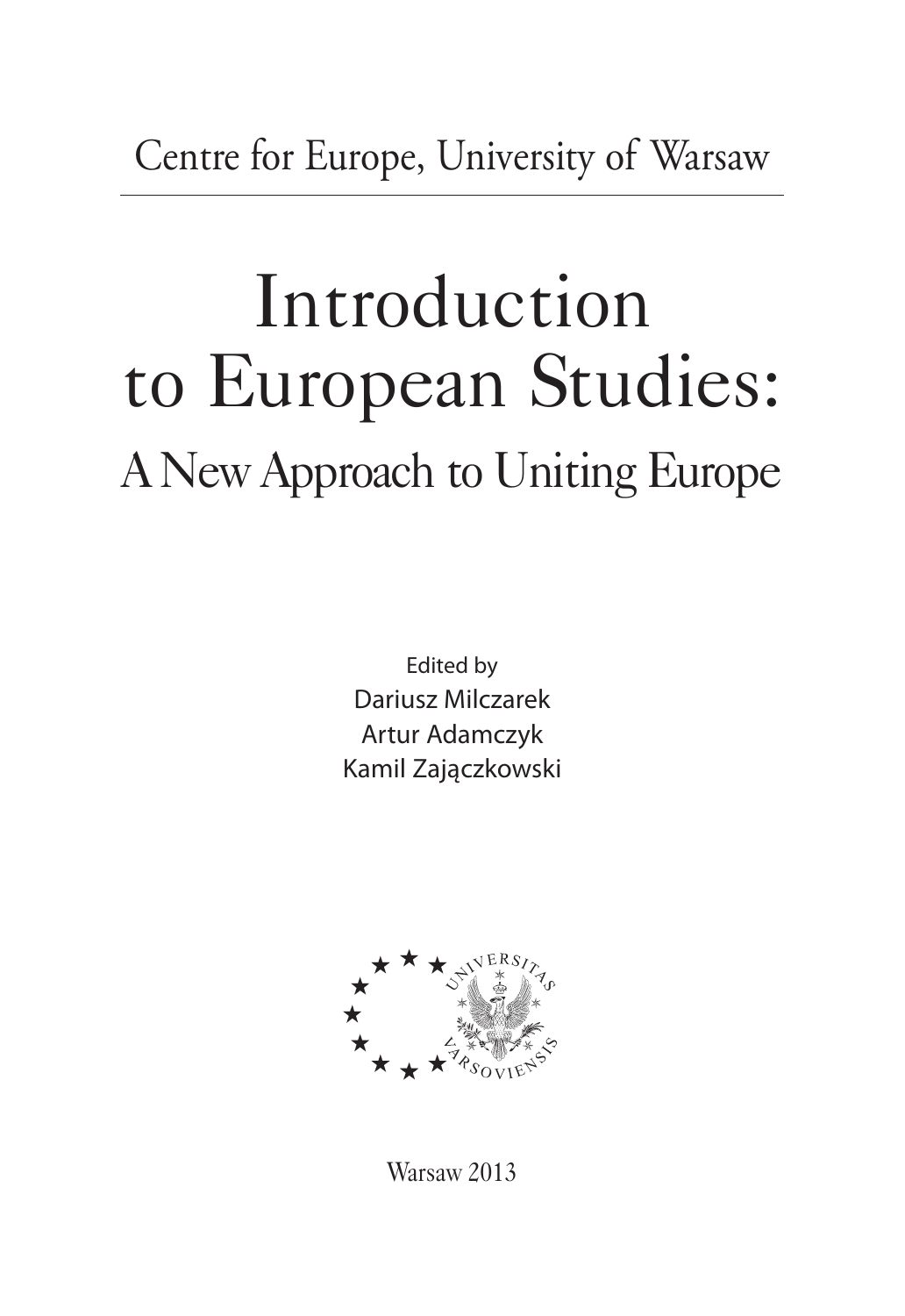Publishing Programme of the Centre for Europe, University of Warsaw One hundred and twenty fourth publication

Director of Publishing Programme Prof. Dariusz Milczarek

Peer review: Prof. John Doyle (Dublin City University) Prof. Edward Haliżak (University of Warsaw) Prof. Kim Van der Borght (Vrije Universiteit Brussel, University of Westminster) Prof. Zofia Wysokińska (University of Lodz)

Executive editor: Dorota Sołtysiak

Translators: Maja Wolsan, Tomasz Wolsan

Cover design: Marta Nassalska

© Centre for Europe, University of Warsaw 2013

This publication is co-financed by the Minister of Foreign Affairs of the Republic of Poland within the framework of the cyclical programme 'Cooperation in the field of public diplomacy – 2012'

ISBN 83-89547-18-X

Printing House: DINKOGRAF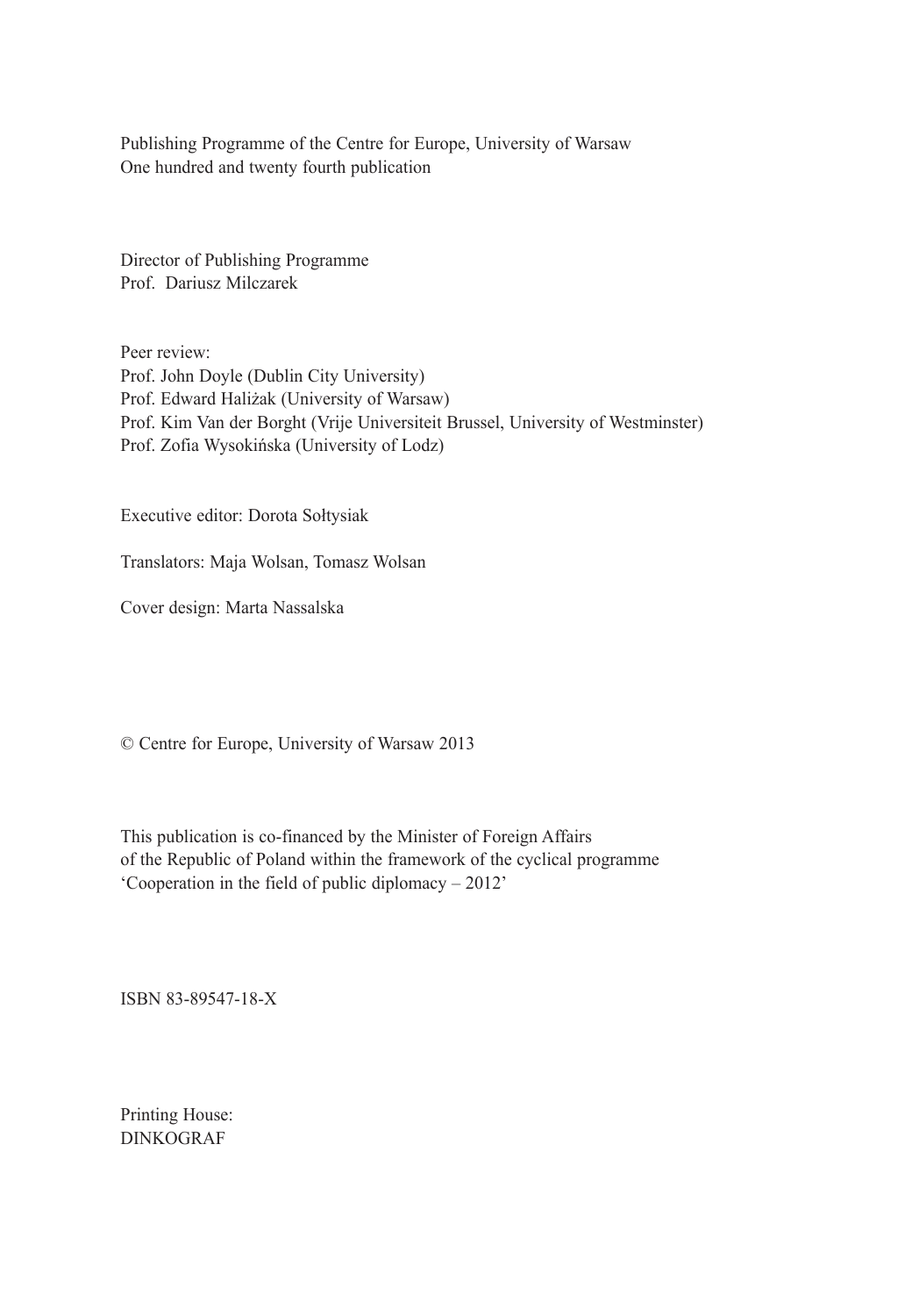## **Table of Contents**

|                                                                                                                      | 7   |
|----------------------------------------------------------------------------------------------------------------------|-----|
| Part I. Methodological Introduction                                                                                  |     |
| Dariusz Milczarek, Theoretical Aspects of European Studies                                                           | 13  |
|                                                                                                                      | 19  |
| Kristine Medne, Interdisciplinarity - Dilemmas Concerning Theory,                                                    | 33  |
| Part II. History of European Integration                                                                             |     |
| Dariusz Milczarek, Genesis of the United Europe - From the Roman                                                     | 57  |
| Olga Barburska, European Integration in Motion:                                                                      | 75  |
| Part III. Law and Institutions of the European Union                                                                 |     |
| <i>Władysław Czapliński</i> , Fundamental Problems of the EU Legal System                                            | 97  |
| Władysław Czapliński, European Union Law and the Laws                                                                | 117 |
| Jana Plaňavová-Latanowicz, Freedoms of the EU Internal Market:                                                       | 147 |
| Artur Adamczyk, The EU in Action – Institutions                                                                      | 181 |
| Part IV. European Economic Integration                                                                               |     |
| Alojzy Z. Nowak, The Economic and Monetary Union                                                                     | 211 |
| Grzegorz Tchorek, Moving Towards Better Economic Governance                                                          | 229 |
| Adam A. Ambroziak, New Challenges for the Free Movement<br>of Goods within the Internal Market of the European Union | 251 |
|                                                                                                                      |     |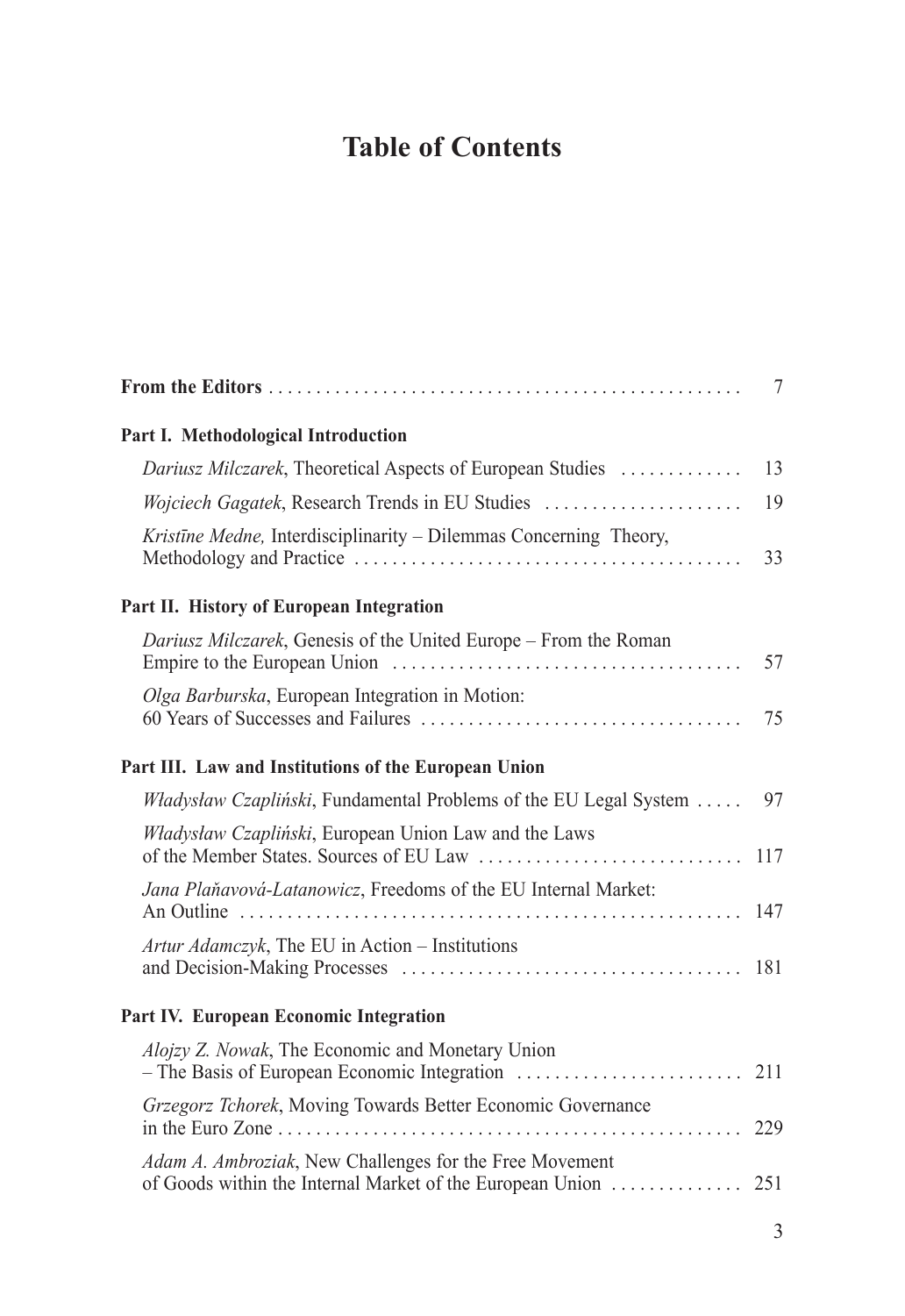| Magdalena Drouet, European Labour Market - Overcoming                                                                                                                                          | 275 |
|------------------------------------------------------------------------------------------------------------------------------------------------------------------------------------------------|-----|
| Tatjana Muravska, Biruta Sloka, Sergejs Stacenko, Europe at a Crossroads                                                                                                                       | 295 |
| Part V. Policies of the European Union                                                                                                                                                         |     |
| Anna Wróbel, EU Commercial Policy in a Globalised World                                                                                                                                        | 317 |
| Benon Gaziński, Common Agricultural Policy at a Crossroads                                                                                                                                     | 341 |
| Bartlomiej Nowak, Energy Policy of the European Union                                                                                                                                          | 367 |
| Przemysław Dubel, EU Regional Policy - Main Directions                                                                                                                                         | 385 |
| Małgorzata Pacek, Migration Policies in the EU in the Context                                                                                                                                  | 409 |
| <i>Anna Ogonowska</i> , The Growing Importance of the EU Information Policy                                                                                                                    | 429 |
| Marta Malska, Nataliya Antonyuk, Oksana Krayevska, Supporting<br>an Important Business – The European Union's Policies in the Sphere<br>Part VI. International Dimension of the European Union | 449 |
| Dariusz Milczarek, Foreign and Security Policy – A Challenge                                                                                                                                   | 467 |
| Bogdan Góralczyk, European Union - The Best of Times,                                                                                                                                          | 495 |
| <i>Alojzy Z. Nowak, Dariusz Milczarek, European Union and the World:</i>                                                                                                                       | 513 |
| Bohdan Hud', Eastern Policy of the European Union: Step by Step                                                                                                                                | 529 |
| Roman Kalytchak, Andriy Semenovych, European Union Enlargement                                                                                                                                 | 543 |
| Artur Adamczyk, The EU's Policy Towards the Mediterranean Region                                                                                                                               | 559 |
| Bogdan Góralczyk, Jakub Zajączkowski, Kamil Zajączkowski,<br>The European Union and Asia, Latin America and Sub-Saharan Africa<br>- Different Regions, Particular Policies                     | 581 |
| Kamil Zajączkowski, European Union's Development Assistance                                                                                                                                    | 627 |